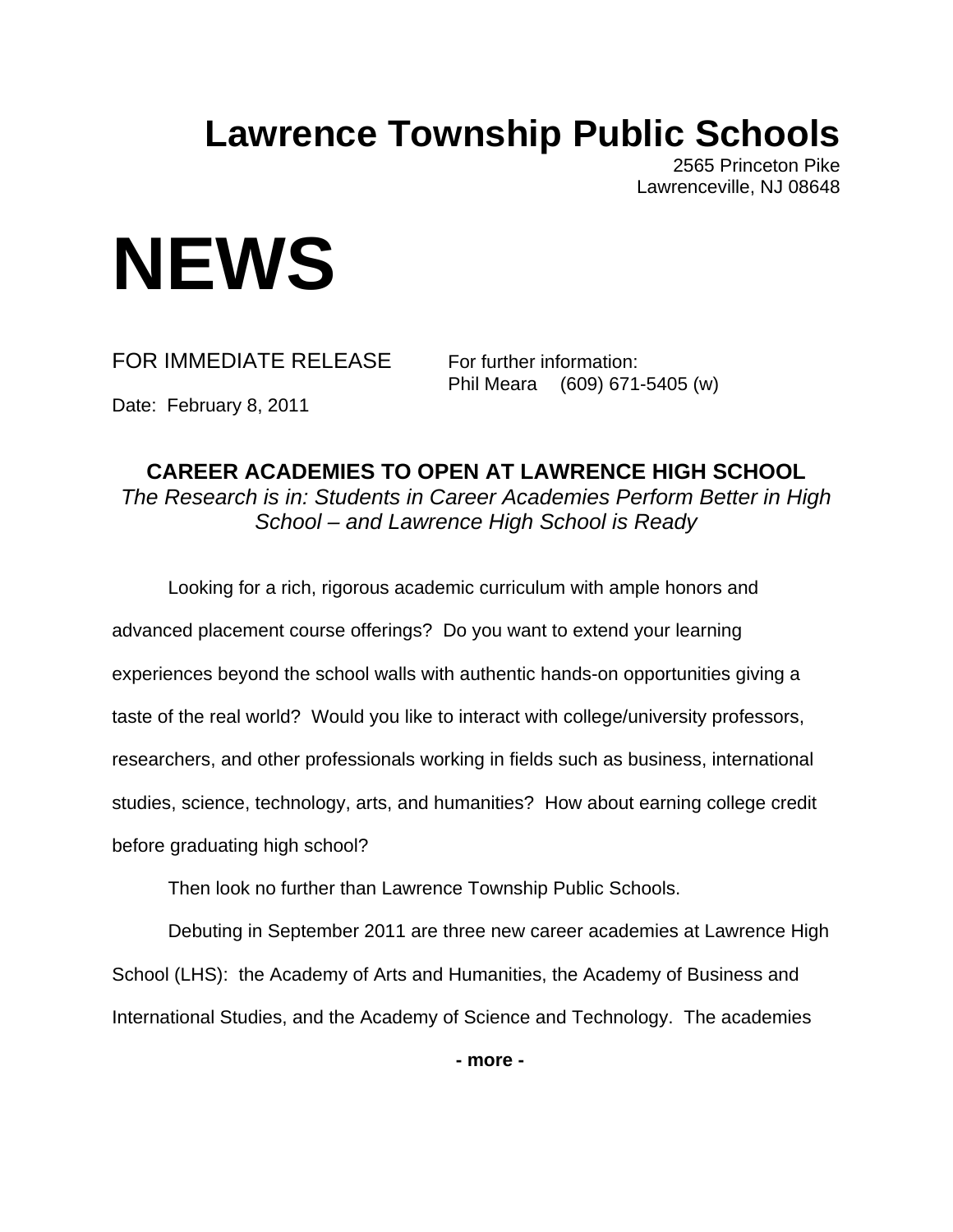## **Page 2-2-2-**

will be housed within the high school and will provide students with an academically rigorous college prep program with a career theme.

The career academies are extensions of two existing academies and complete the progression of students through LHS. The  $9<sup>th</sup>$  Grade Academy launched in 2008 and provides a smooth transition for students moving from the Middle to High School. Goals include personalizing the freshman experience and helping students quickly to connect to high school.

Begun in 2009 the 10<sup>th</sup> Grade Academy continues personalization and begins career exploration, thus preparing students for selecting a career academy for their junior and senior years.

Lawrence's career academies will provide one of the broadest offerings of electives in Mercer County as well as opportunities such as earning college credit while in high school; taking online, virtual courses; experiencing internships or job shadowing; developing leadership skills; achieving specialized career certifications (such as the already popular CISCO certification); and having priority scheduling for sought after courses within an academy.

Additionally and as required by state law, all students must take core courses, many of which are available in an honors or advanced placement format. Core courses include language arts, mathematics, science, social studies and health, safety and physical education.

The career academies are for *all* juniors and seniors. Students interested in enrolling in one of the three academies should contact their guidance counselor.

**- more -**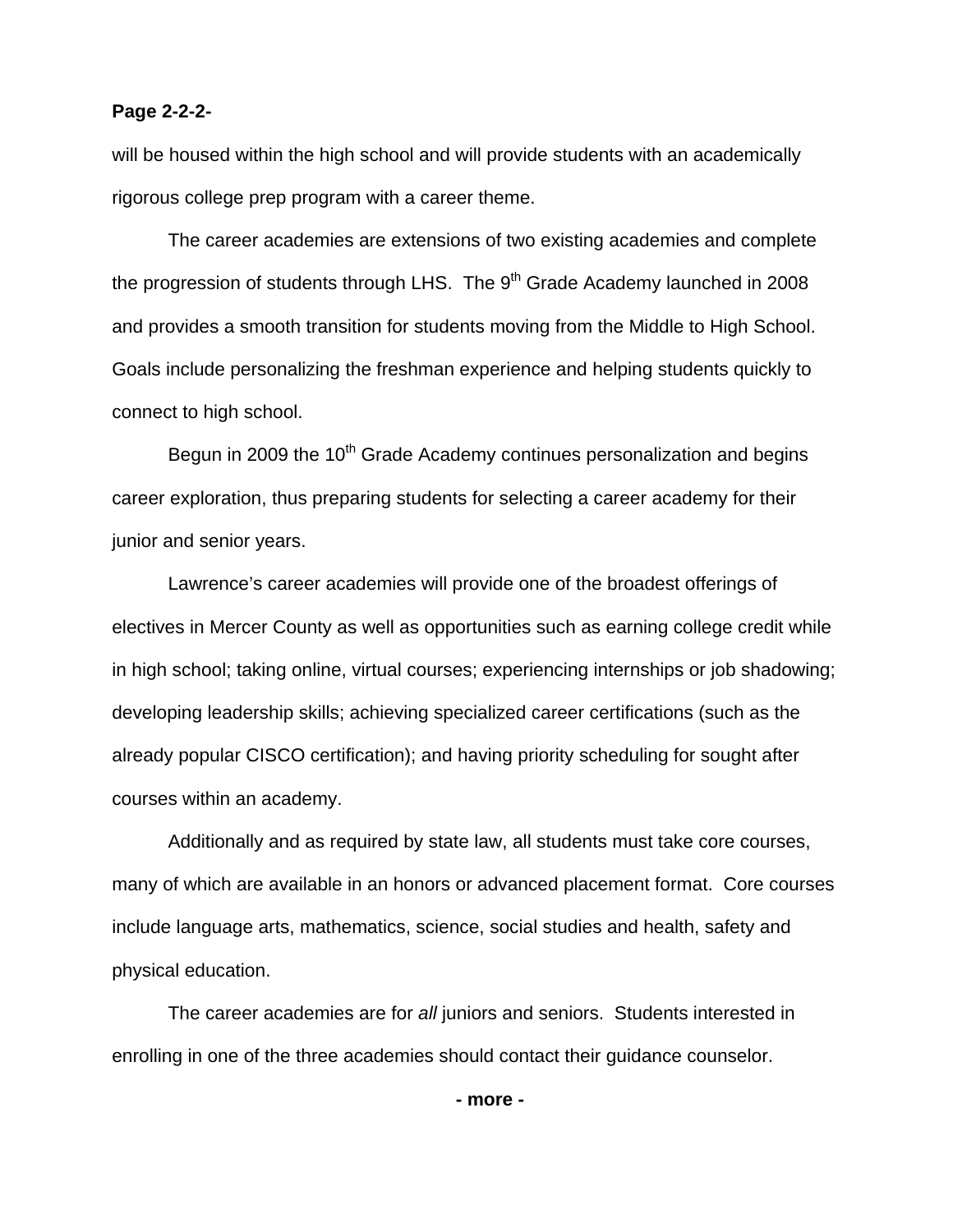### **Page 3-3-3-**

Each academy has an advisory board composed of parents, community members, business owners, teachers, and administrators. As the career academy program grows and moves forward, course offerings will evolve to meet student interest and society's needs.

"The goal of the academies is to expose all students to potential careers via a variety of 'real-world' experiences that a student enrolled in the regular high school curriculum likely would not get," said LHS Principal David Roman. "We truly are personalizing their experience at Lawrence."

 Chiara Shah, LHS teacher leading the Academy of Science and Technology, added, "A particular benefit of the academies is offering a 'try before you buy' element to education. A student will have more focused experiences – 'I thought I wanted to go into law, but I realize it's not really for me…but engineering is.'"

 The Academy of Arts and Humanities boasts very successful music and theater programs; creative electives in photography, graphics arts, and television production; humanities courses in criminal law and sociology; and the "Promising Teachers of Tomorrow" program – to name a few. Adding to this depth, the academy is looking forward to providing artists in residence workshops and other enriching cultural experiences.

Jill Vaughn, LHS teacher leading the Academy of Arts and Humanities, related, "The academies are not brand new ideas, but rather were born out of several years of strategic planning with the community. Based on research, career academies, which result in small learning communities, help students succeed in high school and beyond."

**- more -**